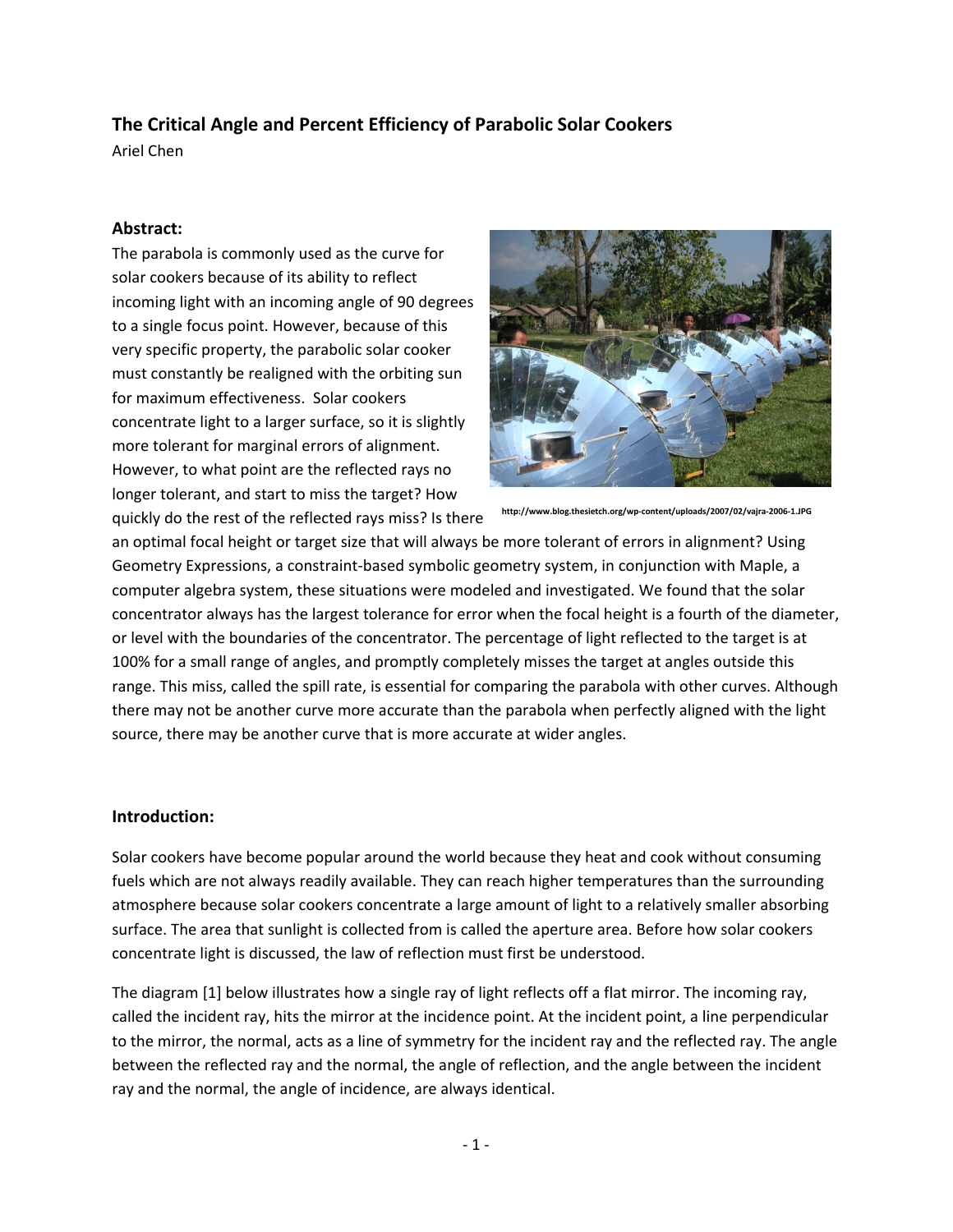

For curved surfaces, the normal is perpendicular to the tangent at the incidence point shown in the diagram [2] below.



Solar cookers come in all different shapes and sizes, but because of the parabola's ability to reflect light onto a single focus point, parabolic cookers are commonly used. However, this special property is only useful when light has an incoming angle of  $90^{\circ}$  The reflected rays completely miss the focal point at any other incoming angle. Because solar cookers are concentrating light to a surface (the pot), rather than a single focus point, the solar cooker can still function at angles slightly less than  $90^{\circ}$ .

In the model [3] created with Geometry Expressions, we examine the properties of the reflected light rays in a 2D view. The parabola is given the general equation of  $\mathbf{r}^2 = 4\mathbf{y} \times \mathbf{f}$ , where f is the focal height. The red line represents the indefinite number of incoming rays, the orange lines represent all the reflected rays, Θ represents the incoming angle of light, and the circle represents a pot with radius *r.*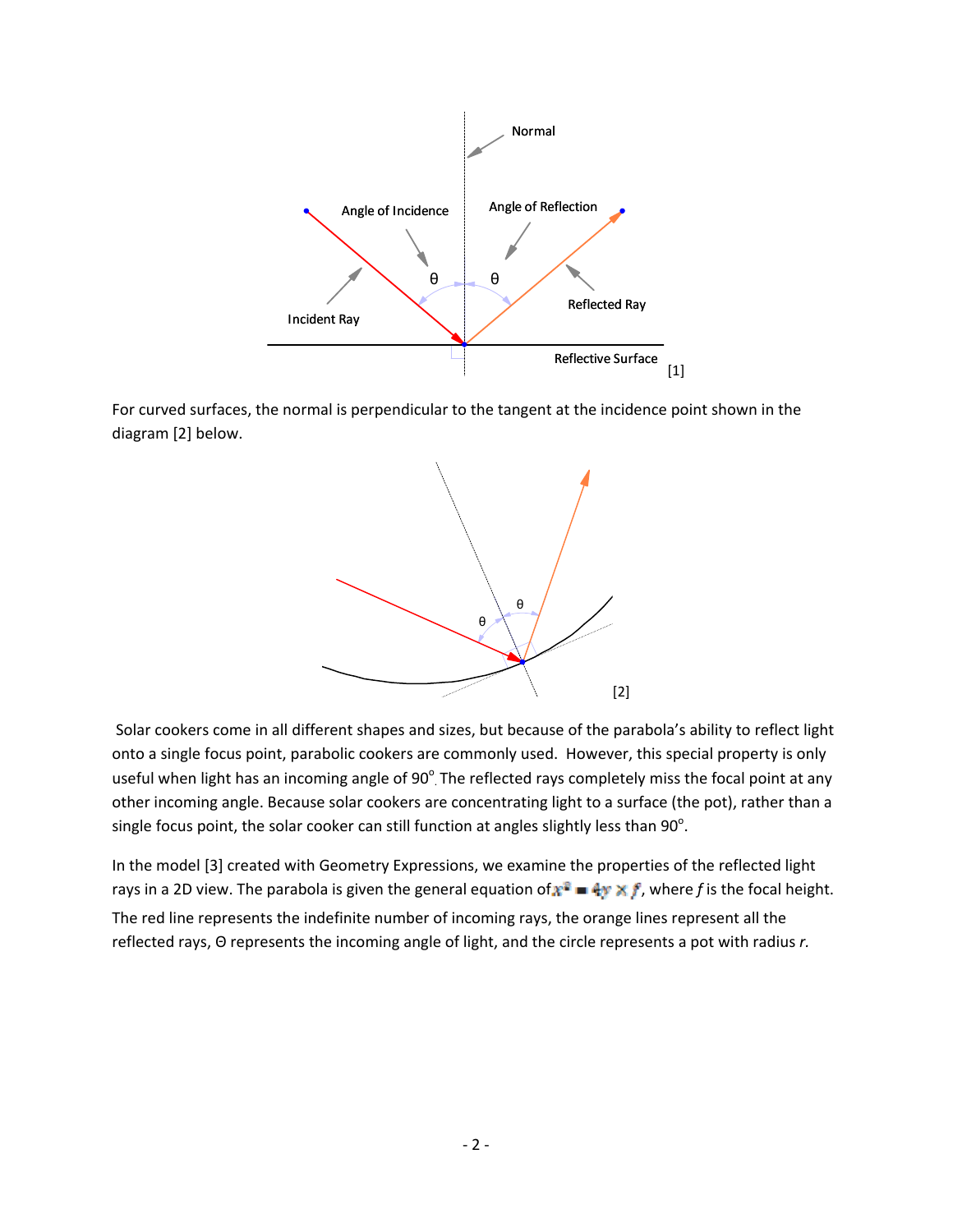

This simulates real-world parabolic solar concentrators such as the ones shown below.



http://digitaljourno.wordpress.com/2008/03/14/sun‐fire‐and‐cooking/ http://www.ecoworld.com/fuels/solar‐thermal‐power.html

#### **Problem – Finding the Critical Angle:**

Because the position of the sun in the sky is constantly changing, we are interested in determining the focal height and radius that will collect the most reflected rays with the most angle tolerance. If a solar cooker has a large angle tolerance, it means that it is able to reflect light onto the absorbing surface at extreme or smaller incoming angles. For a generic model [4] the aperture length of the solar cooker is held constant at 1 while the radius (*r)* and focal height (*f*) are interpreted as ratios of the diameter.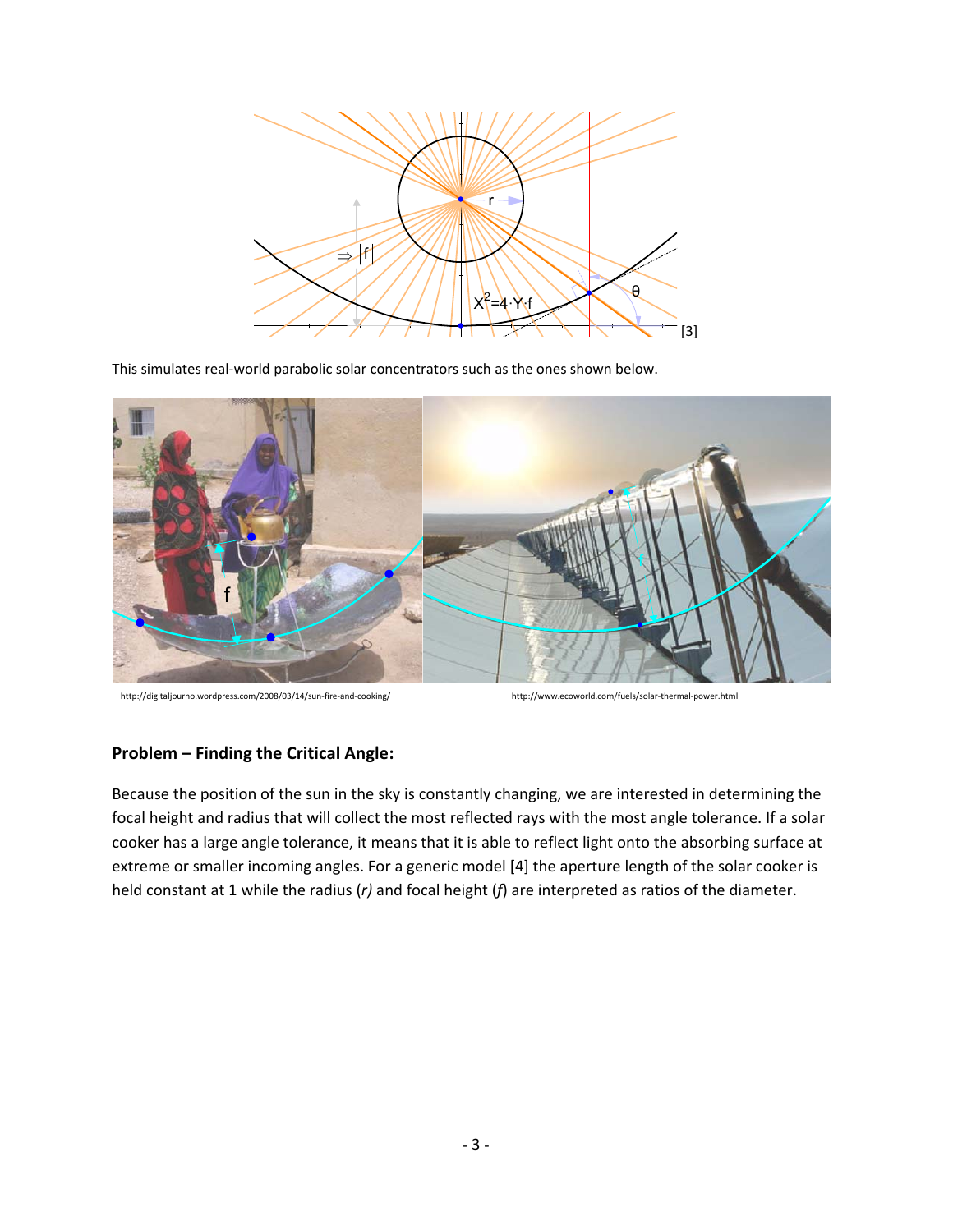

In this particular situation [4], all the reflected light rays are hitting the pot. But at what angle *Θ* do the light rays start missing the pot? Geometry Expressions calculates the critical incoming angle that light starts missing the pot as  $\arctan\left(\frac{1}{16} \frac{\sqrt{1+32f^2+256f^4-256r^2f^2}}{rf}\right)$ . This critical angle is the widest incoming angle for a given *r* and *f* and an aperture length of 1 that concentrates all the reflected rays to the pot with radius *r*.



To further understand the meaning of this formula, the angle formula was graphed using Maple. The graph of the formula and a cross section at where *r*=0.12 is shown: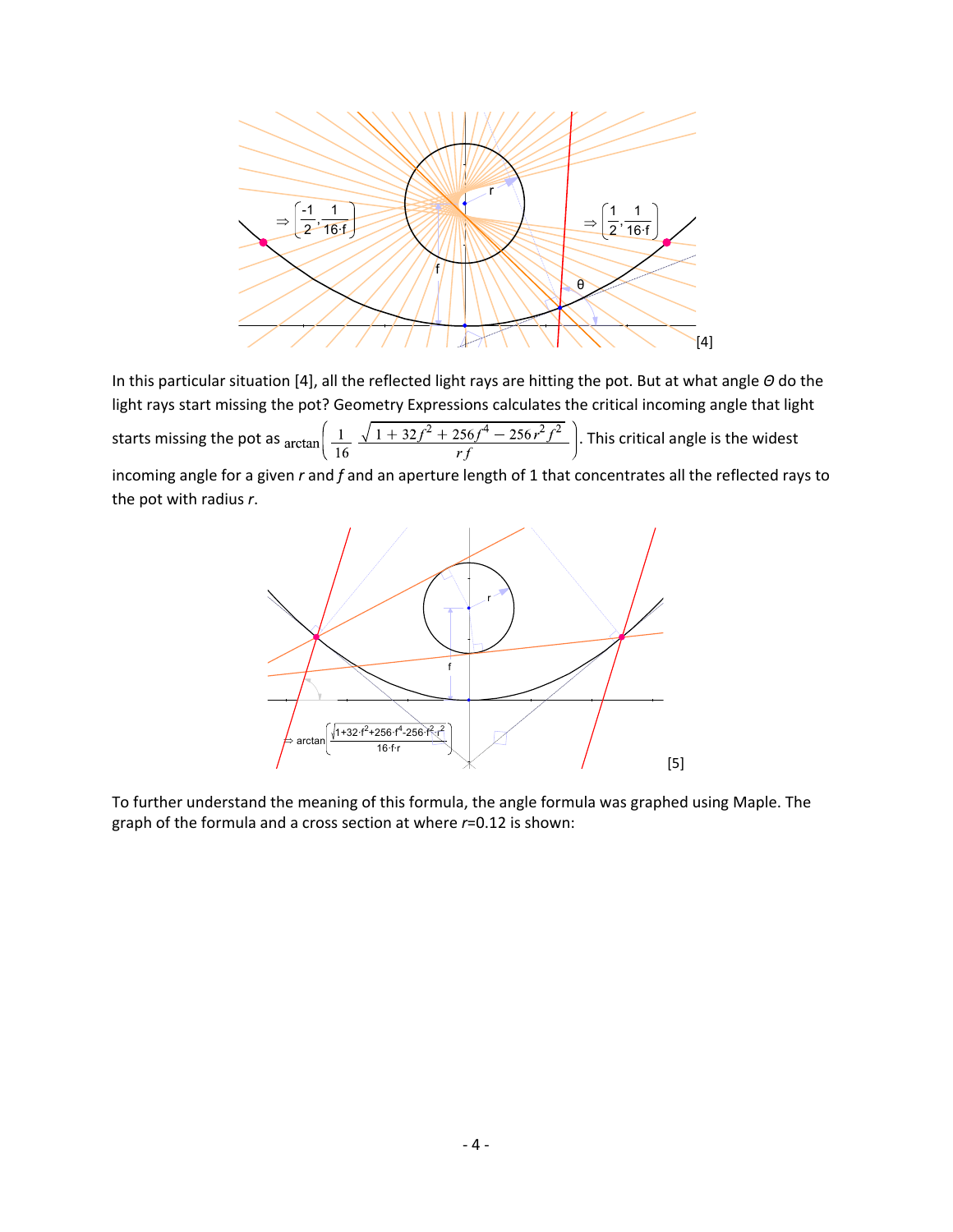

These graphs [6],[7] show the critical angle for a given *f* and *r* where the reflected rays start to miss the pot. Because our goal is to determine the combination that will have the largest angle tolerance, the smaller the critical angle, the more angle tolerant the solar cooker.

As visible from the graph [6], the solar cooker becomes more angle tolerant as the pot size (*r)* increases. This is expected because as *r* increases, the reflected rays have a larger absorbing area to hit. However, having a large radius means that there will be a smaller concentration ratio (aperture area to absorbing area ratio).

From observing the graph, it becomes apparent that there is always a focal height that will have the minimal critical angle. To solve for the minimum, the angle formula

$$
\arctan\left(\frac{1}{16} \frac{\sqrt{1+32f^2+256f^4-256r^2f^2}}{rf}\right)
$$
 was differentiated and solved for in Maple:

>arctan((((1+((f)^(2)\*32)+((f)^(4)\*256)+((r)^(2)\*(f)^(2)\*(-256))))^(1/2)\*(r)^((-1))\*(f)^((-**1))\*1/16));**

$$
\arctan\left(\frac{\sqrt{1+32f^2+256f^4-256r^2f^2}}{16\,rf}\right)
$$

> **diff(%,f);**

$$
\frac{64 f + 1024 f^3 - 512 r^2 f}{32 \sqrt{1 + 32 f^2 + 256 f^4 - 256 r^2 f^2} r f} - \frac{\sqrt{1 + 32 f^2 + 256 f^4 - 256 r^2 f^2}}{16 r f^2}
$$
  
16 r f<sup>2</sup>  
1 +  $\frac{1 + 32 f^2 + 256 f^4 - 256 r^2 f^2}{256 r^2 f^2}$ 

> **simplify(%);**

$$
\frac{16 r (16 f2 - 1)}{(1 + 16 f2) \sqrt{1 + 32 f2 + 256 f4 - 256 r2 f2}}
$$

> **solve(%,f);**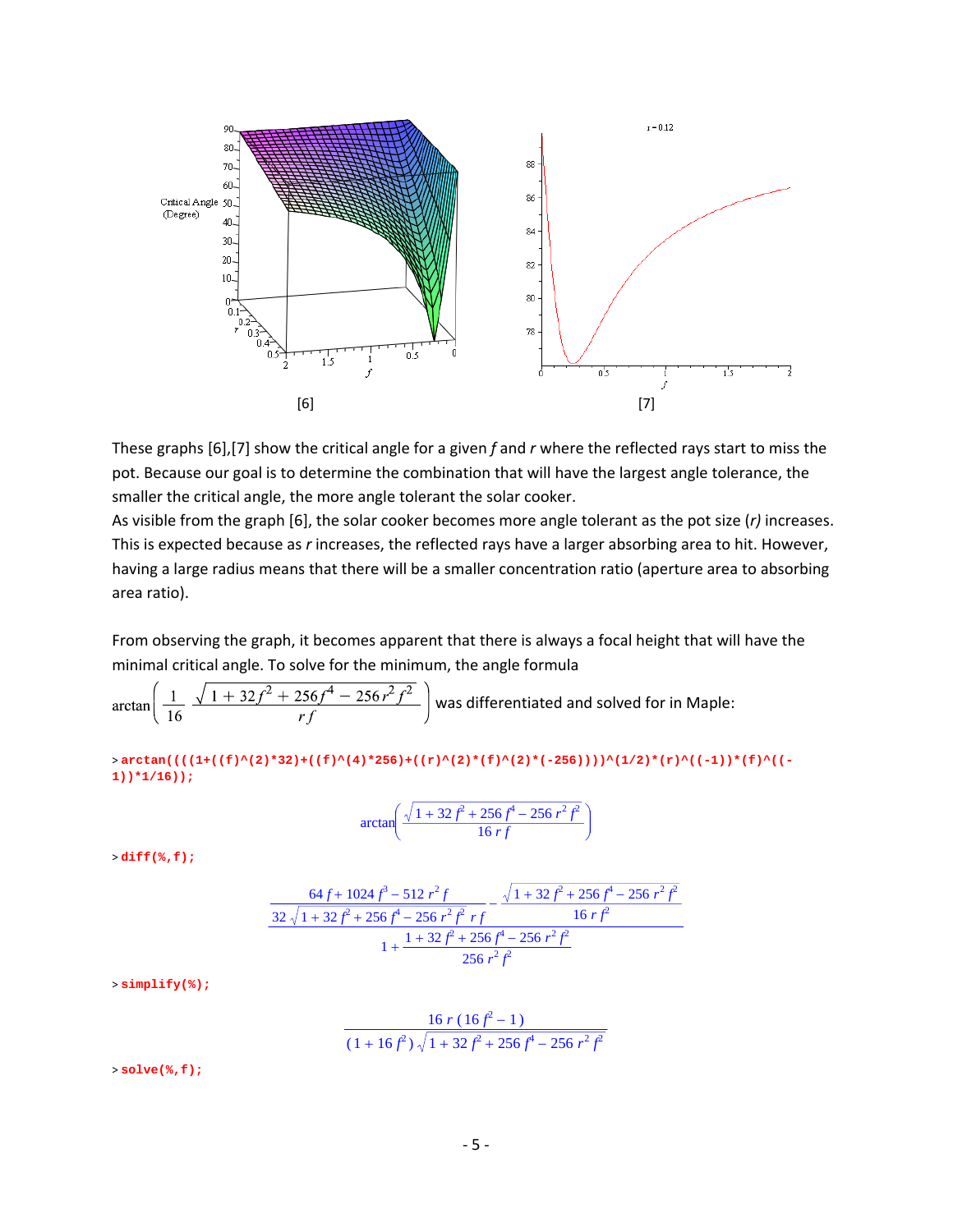$\frac{1}{4}$ 4 -1 4

From the calculations, the optimal focal height is always when the focal height (*f)* is a fourth of the length of the diameter, regardless of the target size. This is also when the focal height is level with the boundaries of the solar cooker.

#### **Problem: Spill Rates**

Previously, we investigated the critical angle that reflects all rays within a diameter ratio of 1 to a pot with radius *r* and focal height *f.* After determining the boundary that light starts spilling over, it led to the question of how quickly the rest of the light misses the pot as the incoming angle decreases.



Using the above diagram [8] in conjunction with Maple, the percentage of light in the solar cooker with diameter ratio of 1 that hits the pot for a given pot radius and incoming angle was expressed in the piecewise function [9] below. Results are presented with the optical focal height.

$$
split := \left\{ \sqrt{-1 + 4 \sqrt{r^2 + \tan \left( \frac{1}{180} \theta \pi \right)^2 r^2}} \quad \sqrt{-1 + 4 \sqrt{r}} \right\}
$$
 [9]

The formula is graphed in 3D below [10]. The diagram [11] at the right is cross sections of the 3d graph at specific values of *r* (gray: 0.25, green: 0.20, blue: 0.15, black: 0.10, gray: 0.05).